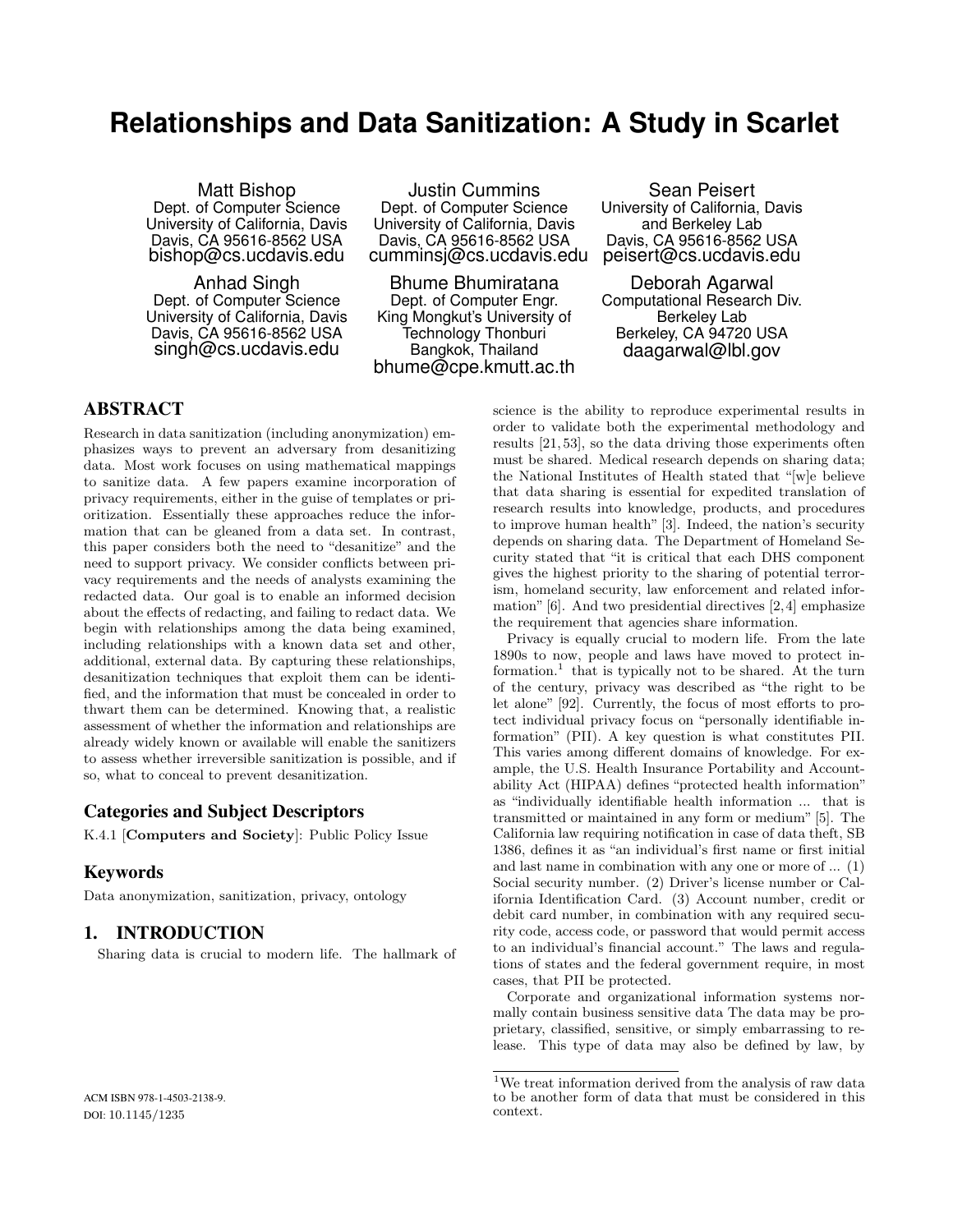custom, or by the organization itself. Often, the sensitive aspects are embedded in or derivable from larger masses of data that the institution may need to release to third parties. An example is a set of network traces that the company believes contain attacks sent to a security analysis firm to be examined for those attacks. The institution will want to obscure such things as customer purchase orders and proprietary data in case the data leaks (or to protect itself against an insider attack originating in the security analysis firm).

Define "sensitive" data as data that is to be kept private (such as PII). It is important to realize that the inferences drawn from sensitive data may be incorrect. For example, suppose one searched the web for information on "heroin." A law enforcement agency, seeing the searches, might conclude one was looking for information on making heroin when, in reality, the searcher might be a high school student preparing a report on the dangerous effects of the drug. The first inference is wrong, yet it could still be damaging to the reputation of the searcher. Thus, the sanitization process must constrain the ability of adversaries to infer information. The sanitizers may wish the adversary to be unable to draw specific inferences. Conversely, they may wish the adversary to draw specific inferences from the data as part of a manipulation or deception technique.

Nearly all cybersecurity researchers have been involved in discussions about how to obtain data, or how to share data, in a safe way. This is also true in the medical community. The dilemma of needing to release data yet conceal sensitive information within that data set has resulted in the notion of "sanitizing" the data before release. Sanitizing in this context means transforming the data in such a way that an adversary cannot determine the sensitive data.<sup>2</sup>

Much work has been done on how to sanitize data. Methods used in the past, with varying degrees of success, include prefix-preserving homomorphisms, substitution of random strings for data, and simple suppression of data. Thus, the academic literature contains many ideas and methods describing how to sanitize data—and, of course, many ideas and methods on how to determine the raw, unsanitized data given the sanitized data. Policy and privacy issues, and the specific data fields and other information that is to be kept private, are discussed in the medical, social science, and computer science fields. Remarkably, though, the only linkage between these two thrusts is how to apply the first to the second—that is, given a set of data to sanitize, how does one sanitize it? And often, the results are insufficient, as numerous desanitization papers have shown.

The current paradigm used in data sanitization assumes a closed world—only the data being sanitized is relevant, and data external to that set will not help reverse the sanitization. This assumption is fallacious. To see this, consider a case where the information to be suppressed includes gender and race but does not include medical condition. Many medical conditions are peculiar to gender (for example, pregnancy is exclusive to the female gender) or tend to occur in particular groups of people (for example, Tay-Sachs Disease is largely confined to Ashkenazi Jews). Combining external data with the sanitized data has proven an effective tool in desanitizing data, as several studies have shown.

Our proposed paradigm focuses on the observation that desanitization techniques operate on the basis of relationships among data attributes and data itself. Our goal is to develop a methodology to integrate these relationships into the sanitization of data, so that an adversary cannot use those relationships to reverse the sanitization. Thus, in our medical example above, an ontology would capture that the value "pregnant" in the "medical condition" field means that the value of the "gender" field must be "female." Thus, if gender must be suppressed, so must the value of "pregnant" in the medical condition field.

Thus, our paradigm uses an open world assumption. It also differs from the existing paradigm in approach. The existing paradigm asks whether the known data is sufficient to desanitize the sanitized information. This is reasonable because the set of data available is known. Given our open world assumption, that is not true; who knows what data is available to an ingenious searcher of the Web, or a toiler through obscure archives? Less poetically, the sanitizer may not know the extent or nature of all external information available to the adversary. Thus, it is impractical to find all specific data sets that will enable an adversary to desanitize data. But it is possible to identify specific (possibly hypothetical) relationships that would enable an adversary to undo the sanitization. Knowing what relationships would enable an adversary to determine the sensitive information enables the sanitizer to assess the risk of releasing the sanitized data by determining whether the relationship in fact exists and if so, how difficult the sanitizer believes it to be for the adversary to determine the relationship.

To emphasize the point of this work: we deal with what data is to be sanitized. We examine how to sanitize that data only when the method of sanitization is relevant to prevent desanitization. Further, we leave the decision of what "desanitization" means to those who author the privacy requirements. In particular, they may want to prevent certain inferences even when those inferences are incorrect. With this in mind, we first discuss our basic model.

### 2. BASIS FOR THE MODEL

Our model extends earlier work [14, 16, 17, 29]. Define a collector as one who gathers data  $d \in D$ , where D is the domain from which the data is collected. She wants to turn this data over to an analyst who will determine if a set of properties  $a_r$  hold for that particular data set. The function  $a_r(d)$  holds if and only if the properties  $a_r$  hold over d; that is, the analyst is trying to determine whether  $a_r(d)$  is true. In practice, the elements of  $a_r$  may embody approximations.

The collector (owner) requires that certain parts of the data set be confidential. The *privacy requirements*  $p_r$  hold over d when  $p_r(d)$  is true. Define a data sanitization mapping to be a mapping  $s: D \to D$  such that  $p_r(s(d))$  holds; that is, after applying  $s$  to the data  $d$ , the privacy requirements are satisfied. The data thus removed is called "redacted" data. The original data set d is called the raw data set, and the data set  $s(d)$  is the *sanitized data set*. For simplicity, we assume the collector does the sanitization, and thus often refer to the collector as the sanitizer.

An *adversary*'s goal, given  $s(d)$ , is to determine a set of

<sup>2</sup>A note on terminology. The terms "anonymization" and "sanitization", and "deanonymization" and "desanitization", are both used in the literature. One can argue that are both used in the literature. "anonymization" refers to information about a specific entity, and "sanitization" to more general data, for example the ability to draw undesired inferences. In this paper, we refer to "sanitization" in general, and "anonymization" where we mean using encryption to hide an identity.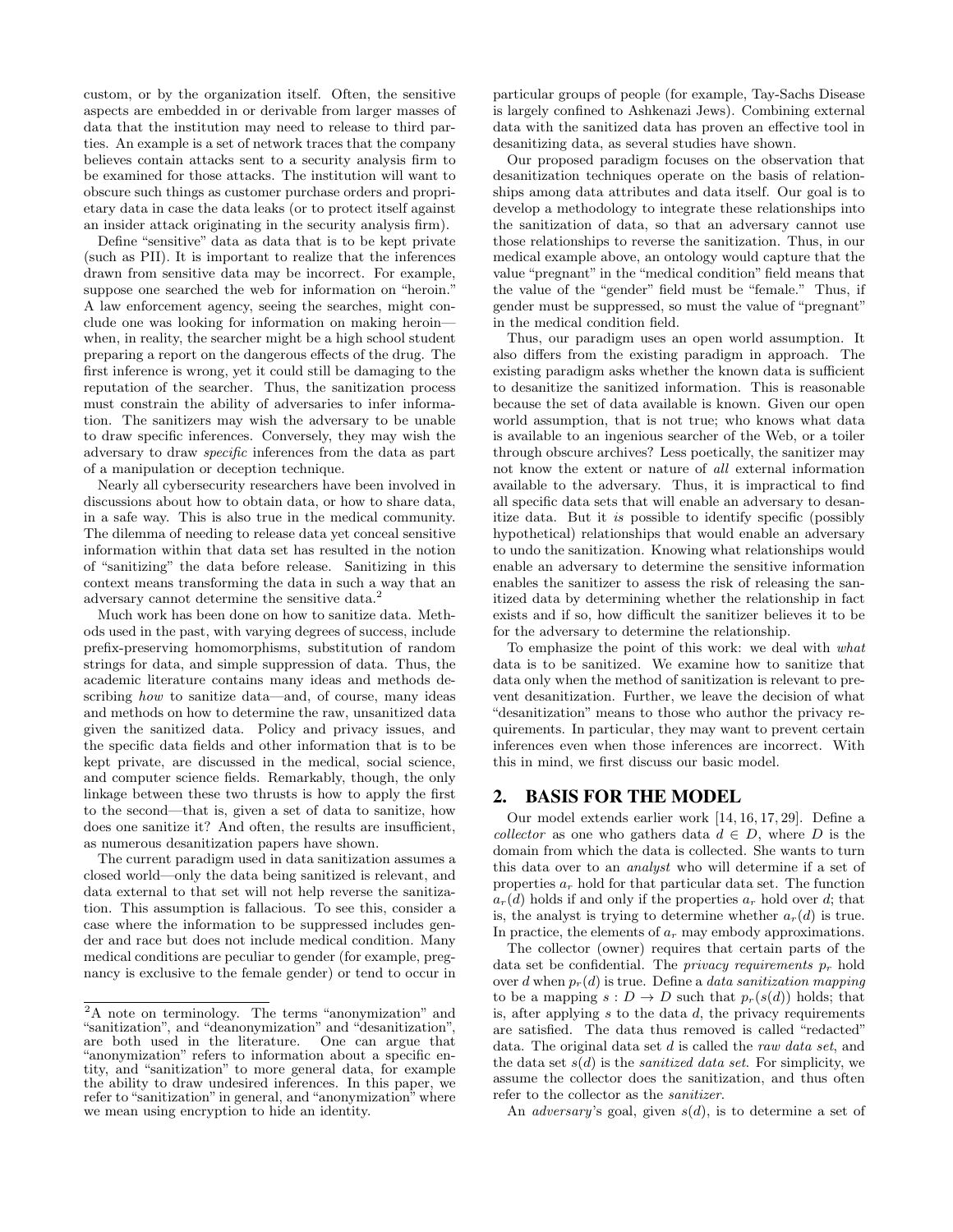data  $d'$  such that  $p_r(d')$  does not hold. We refer to this process as "desanitization" and the data thus uncovered as "raw" or "unredacted" data. Note that the data uncovered may not match the data in the raw data set exactly; it may be enough to know someone's income to within \$1,000 of the actual value. We assume this is captured in the privacy requirements, so we accept the imprecision of calling the inexact yet violative result "sensitive" or "unredacted" data.

In some cases, the analyst may not need to determine whether a set of properties  $a_r(d)$  is true with probability 1; it may be sufficient to determine that the probability of  $a_r(d)$  holding is greater than  $1 - \alpha$  for some threshold  $\alpha$ . In other words, what matters is that  $Pr[|a_r(d) - a_r(s(d'))|$  <  $\beta$  > 1 –  $\alpha$ , where  $\beta$  defines "acceptably close." The key point is that the sanitization does not interfere with the analysis. In practice, this may not be possible, and handling this inability is a key theme of our research.

More formally, let f be the *adversary's desanitization map*ping such that  $f: D \to D$  and f is known to (or determined by) the adversary.  $f$  may, or may not, be the inverse to  $s$ . Let  $d' = s(d)$  be a sanitized datum, and let  $\Delta : D \times D \to \mathbb{R}$ be a distance metric. Note that  $d$  and  $d'$  may not be numbers, hence the need for  $\Delta$ .

For some value  $\delta$  and some other value  $\epsilon \in [0 \dots 1]$ , we want  $Pr[\Delta(f(d'), d] < \delta] < \epsilon$ . This means that the probability of the adversary's desanitized mapping producing a raw value that approximates the actual raw value to within some precision  $\delta$  is acceptably small (that is, less than some threshold  $\epsilon$ ). For example, take d to be gender, and  $\Delta$  to be 1 if the two genders differ and 0 if they do not. Then  $\delta$  would be 1 (because we want the adversary to see the genders as different) and  $\epsilon$  might be 0.01, meaning that the probability that an adversary can determine the correct gender is less than 0.01.

This model has several ramifications:

- 1. The adversary may affect the data being generated, for example by creating data of known form (called mark $ers)$  that will be embedded in  $s(d)$  when the collector releases it. This is similar in concept to a known or chosen plaintext attack in cryptanalysis.
- 2. The adversary has access to all of  $s(d)$ . Thus, she may be able to deduce redacted information from unredacted information in  $s(d)$ .
- 3. The adversary has access to other data, external to  $s(d)$ , that may enable her to deduce redacted information.

Figure 1 shows this model graphically. Note that both the adversary and the analyst in this model have access to the same data,  $s(d)$ . The collector's goal is to sanitize the data in a way that enables the analyst to determine the same information from the sanitized data that she would from the unsanitized data, while preventing the adversary from determining the sensitive data.

Note also that the sanitization and analysis may conflict. That is, it may be impossible to find a mapping s such that both  $p_r(s(d))$  and  $a_r(s(d))$  hold to the desired thresholds. In this case, if the data is to be released, either the privacy or the analysis requirements (or both) must be changed.

Briefly, our approach expresses privacy and analysis requirements using a constraint or policy language. We then compose these constraints, and if the resulting expressions



Figure 1: How data sanitization works. Without sanitization, the analyst analyzes the raw data to produce results (left part of figure). With sanitization, once the collector sanitizes data (bottom arrow), the analyst analyzes the sanitized data to produce results (right part of figure). Ideally, the results of the analysis are the same. The adversary tries to determine sensitive data (top arrow between bottom ovals); the goal of the privacy requirements is to prevent this.

conflict, the conflicts identify the specific privacy and analysis constraints that conflict. The conflicts must then be resolved, for example by people following policies or using their best judgement. Our work does not deal with how to resolve these conflicts.

We also focus on *what* data is to be sanitized; in particular, we examine the relationships that are not apparent from the syntax and semantics of the data set. While how the data is sanitized is a critical element of protecting privacy, we confine our consideration of it to the next section, and especially how it affects the concealment of the relationships of interest.

We now review earlier work on data sanitization to provide a basis and context for our approach.

## 3. BACKGROUND

Work on data sanitization takes one of two approaches: perturbation, in which incorrect data values replace correct ones, in such a way that the analysis of the perturbed data produces the same results as the original data;<sup>3</sup> and *general*ization, in which values are replaced by ranges that include the correct values.<sup>4</sup> In this section, we first discuss methods of sanitization, and then methods of desanitization, by surveying the literature.

In what follows, the term "quasi-identifier" (QID) means information that is sufficient to identify an entity uniquely, or that can be combined with external information available to the adversary to identify an individual uniquely. For example, a Social Security Number is a quasi-identifier because, while it is not itself an identifier, it can be used to identify an individual uniquely. Much sanitization is an attempt to conceal quasi-identifiers, and adversaries try to uncover quasi-identifiers as well as identifiers.

<sup>3</sup>For example, if the domain is a set of numbers such as salaries, the perturbations must preserve the statistical moments of interest to the analyst.

<sup>4</sup>For example, suppression of information is a form of generalization, because the values can be any legal values in the domain of the data—including the correct values.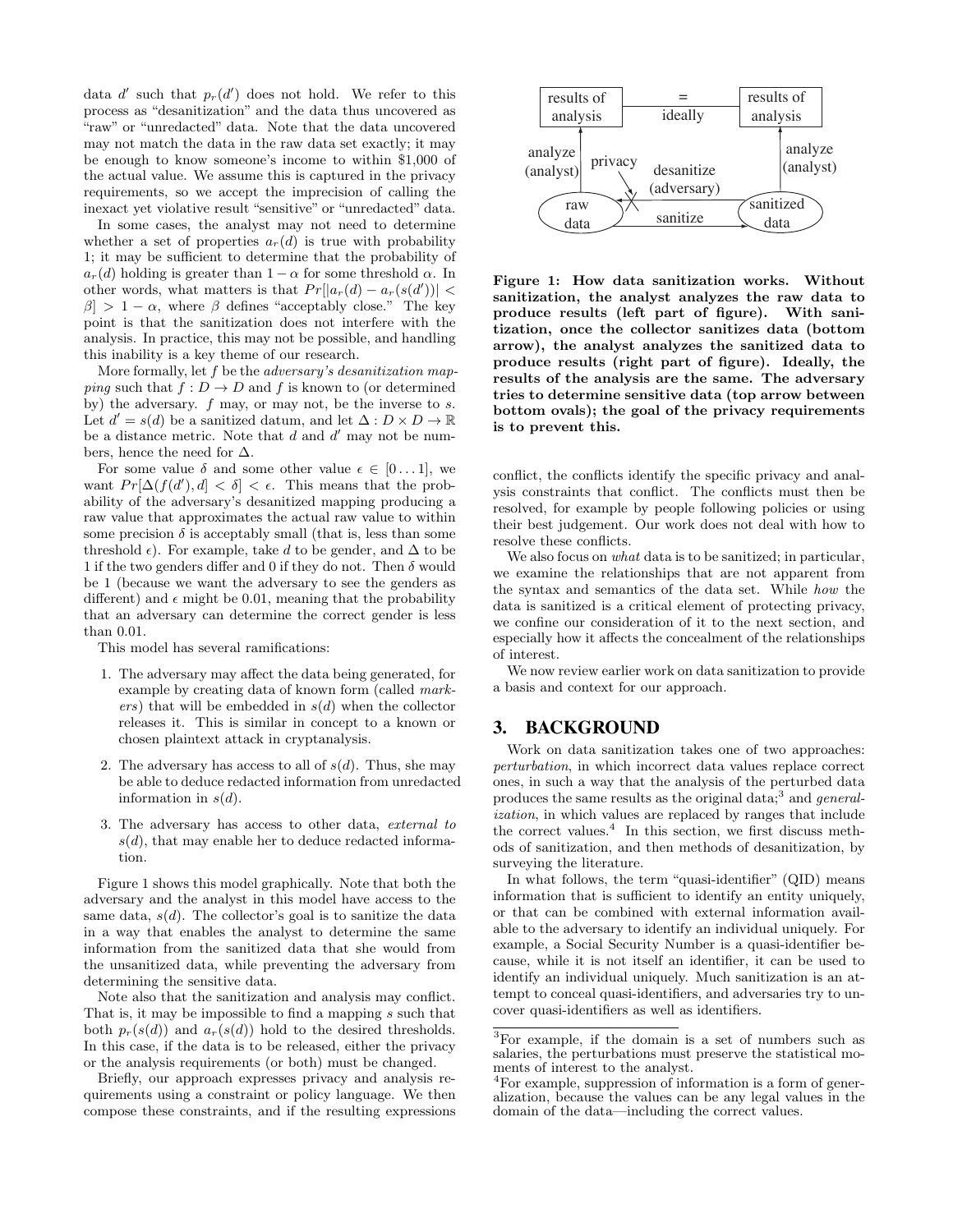The general problem of computational disclosure control is an inferencing game that parameterizes problem spaces to unify the notions of inference problems [29]. It raises significant questions about current approaches, including the notions of a closed world (which several deanonymization methods have demonstrated is fallacious; see Section 3.2) and of a uniform analysis metric that holds an adversary desires all sensitive data equally, and that the disclosure of any sensitive data is of equal cost to the collector.

Data sanitization can be formulated as a problem in information theory. For example, let L be a set of data,  $W \subseteq L$ be the sensitive data in L, and let  $|S| = n$ . Let P be the set of data that will replace elements of S. The mapping  $s: W \to P$  sanitizes L perfectly if, for any  $w \in W$  and a given  $p \in s(W)$ ,  $Prob[p = s(w)] = 1/n$ . Taking the analysis further, one can draw parallels between the sanitization problem and problems in anonymity in groups. However, this approach is tangential to the paradigm put forth in this paper.

#### 3.1 Sanitization Methods

Data sanitization is context sensitive which means that the data can be generalized or perturbed in several different ways, the choice of which depends on the context [14]. Two primary techniques are used. Generalization replaces a value with a range of possible values that the attribute may assume. For example, replacing a birth date with the birth year replaces the actual value (a date) with a range of values (365 or 366 possible dates). Deletion is a form of generalization, because then the attribute could be any legal value. Perturbation retains a single value, but transforms it in some way. For example, adding a random value to a datum perturbs it. When this is done, the sanitizer must be sure that the results of the analysis of the perturbed data match those of the raw data.

K-anonymity [85], a widely-used method of sanitizing data, generalizes information so that the generalization is valid for at least  $k$  entities. Several variants of  $k$ -anonymity have been proposed to overcome specific problems. For example, one study extended the model to limit the confidence of inferring a sensitive value [93]. Another [71] proposed a technique to achieve k-anonymity not just in one dataset, but over many datasets, by applying  $k$ -anonymity to the record owner level rather than the record level over the join of all the datasets.  $l$ -diversity is a variant of  $k$ -anonymity in which every group of QIDs must have some number of distinct values for the sensitive attribute [60]. Other variants abound [54, 56, 59, 70, 96], as do other generalization techniques [10, 12, 41, 47, 91].

Perturbation techniques change the data to achieve anonymity. One such method of achieving this is by masking, which if done appropriately can enable analysis to achieve results similar to those of the analysis on the raw data. An example is adding noise [44, 50, 66]. General additive data perturbation is a generalization of that technique [65]. Other masking approaches are also useful [8, 51].

Identifying fields to sanitize is different than determining how to sanitize them. Work in this area has focused on data mining. For example, Bayesian and conditional random field based classifiers have been used to identify attributes in unstructured medical data [36]. Other machine learning techniques have been used with some success [86], including streaming data [25] and trying to approximate the background knowledge of the adversary [55].

Frameworks for sanitizing network data have also been developed [52, 74, 77, 78, 95]. Pang, Allman, Paxson, and Lee [73] examine the impact of anonymization with the needs of the analysis, but use an entirely different methodology than we propose. Wang, Fung, and Yu [89, 90] discuss privacy templates, which are similar to our notion of privacy constraints, but they do not focus on the needs of the users of the anonymized data. Sun, Wang, and Li [83] discuss balancing the priorities of anonymization, thereby questioning the uniform analysis metric, but do not consider the analysis requirements.

#### 3.2 Undoing the Sanitization

An analysis of the literature in desanitization reveals four properties that adversaries depend on.

First, external information, when correlated with the sanitized data, enables the adversary to determine the sensitive data. This is by far the most widely-publicized technique of desanitization. It gained prominence in the AOL release of data in 2006,<sup>5</sup> in which New York Times reporters were able to correlate contents of search queries to public records, and from that determine the identity of the anonymized querier with pseudonym 4417749 [11]. An interesting aspect of this result was the analysis of the search queries. They were often about medical conditions such as hand tremors, bipolar disorders, and nicotine effects on the body—none of which were true of the user; i an interview, she said that she often helped friends research their medical questions and conditions on line. This is an example of the need to prevent unwanted inferences from being drawn; these inferences could result in correct or incorrect deductions.

More recently, Narayanan and Shmatikov attacked the Netflix Prize Dataset containing data for anonymized users. The data associated with each user is a set of pairs of movie titles and ratings, and of ratings and rating times. The researchers correlated these pairs with data from the Internet Movie Database<sup>6</sup> (IMDB), a public database in which viewers can rate movies. They were able to match Netflix data with the IMDB data, and associate IMDB identities with Netflix sanitized identities. Netflix claims that the associations are invalid because they perturbed the data [80]; however, that correlations could be made illustrates how effective the use of external data can be. Other papers discuss techniques for performing these correlations [24, 34, 35, 46].

Second, patterns in raw data often reflect similar patterns in sanitized data, so if the adversary knows those patterns, she can infer the sensitive data. Desanitization social networks uses this type of relationship. For example, Narayanan and Shmatikov [68] identify three types of adversaries who may exploit this. Government agencies engaged in widespread surveillance have access to a large set of networks from which they can reap information. Marketing, especially that involving behavioral targeting of advertisements, may obtain a (sanitized) topological map of the network for commercial purposes; they then need only match the topology to the entities in the network, rather than discover the topology. Finally, individuals targeted for identification (by investigators, stalkers, employers or potential employers, or others) are at risk when the adversary has

<sup>5</sup>AOL removed the data after 4 days, but the data is still on-line at http://www.aolstalker.com

 $6$ http://www.imdb.com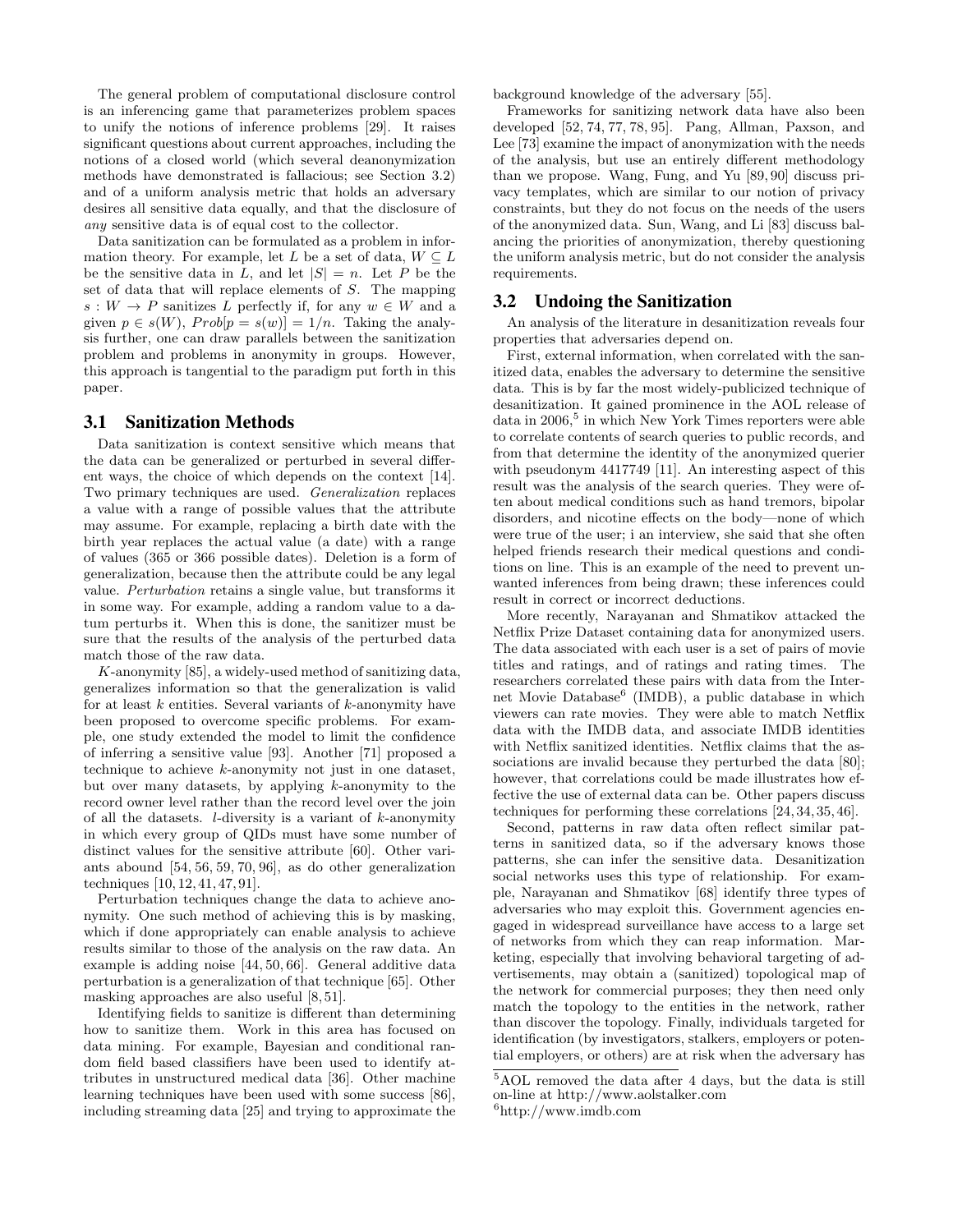detailed contextual information about them, such as some of their social relationships, memberships in other networks, attributes captured in the social network being studied, and so forth. Narayanan and Shmatikov examine partial overlaps among the sanitized target subnet and attacker's auxiliary networks to show how desanitization can occur.

Third, relationships among the data or data fields in the sanitized data enable the adversary to infer sensitive data. This includes dependencies in the raw data that are not obscured in the sanitized data. A simple example is the sanitization of a network topology to conceal the gateway. As all traffic into and out of that network must pass through the gateway, sanitizing network addresses and ports corresponding to protocols run on the gateway will not obscure the magnitude of the traffic entering or leaving one particular host. This technique was used to recover the network topology and undo some of the sanitized addresses corresponding to externally visible hosts [28]. Other examples of the use of this property also focused on network data [23,27].

An interesting observation is the applicability of the cascading effect to some anonymization techniques. The data that Coull and his colleagues examined [28] used Crypto-PAn [18,33], a prefix-preserving method for anonymizing IP addresses. The preservation of prefixes is particularly useful for network data because it preserves the association of hosts with a subnet in the sanitized data. The structure of Crypto-PAn makes an anonymized address depend on all the bits of previous unanonymized data. Thus, deanonymizing one address cascades throughout the subsequent anonymized addresses. This illustrates the effects of dependencies within the sanitized data in a rather dramatic way.

The fourth property follows from this. An examination of raw data often reveals dependencies not accounted for in the sanitization, and that can be exploited to desanitize the data. For example, Panchenko and Pimenides [72] combine application-layer information with network-layer information to speed deanonymization of the traffic. Basically, they look for profiles of individuals at the upper layer, and once those are found, use them to filter the input for the attack on the network layer by eliminating combinations that do not fit the profiles. Their paper demonstrates this by extending the predecessor attack [94] to use this extra information. A second example, that of SPIRAL [49], examines the relationship of location information with sanitization.

#### 3.3 Summary

None of the previous work offers a formal representation of the relationships between the various attributes. As shown above, these relationships often leads to points of opportunities for attackers. For example, the Netflix dataset providers concealed the (customer name, rating), (customer name, rating time), and (customer name, rating date) pairs. But they did not conceal relationships between the rating, rating time, and rating date fields. As public, external sources of these relationships also contained customer names, attackers could use this information to desanitize the released data—and the attackers did exactly that.

#### 4. APPROACH

Our approach focuses on the question of relationships, specifically those that can be used to desanitize sensitive data. To begin, though, we examine the basic problem of data sanitization, with a simplifying assumption that we

later relax.

That assumption is that the semantics of the domain involved are all contained within the data. In other words, we ignore relationships among the data and the use of external data. We then use a threat model to define the privacy constraints, and express those constraints in a language that supports reasoning. Call this set of constraints  $p_r = p_{r,1} \wedge \ldots \wedge p_{r,m}$ , as in Section 2. Similarly, we determine what information the analysts want to derive from the data, and express those in the same language. These are  $a_r = a_{r,1} \wedge \ldots \wedge a_{r,n}$ , again as above.

Thus, the sanitized data must satisfy

$$
C_r = p_r \wedge a_r = p_{r,1} \wedge \ldots \wedge p_{r,m} \wedge a_{r,1} \wedge \ldots \wedge a_{r,n}
$$

which is possible only if the  $p_{r,i}$  (for  $1 \leq i \leq m$ ) and  $a_{r,i}$ (for  $1 \leq i \leq n$ ) are consistent. So we examine these predicates for consistency. If they are consistent, then the privacy constraints can be enforced without inhibiting the desired analysis. If they are not consistent, then the inconsistency must be resolved. Resolution requires altering the conflicting constraints, or modifying the threat model or analysis goals. Resolvinge the conflicts is the domain of policy analysis, and is outside the scope of this project.

But the conflicts may not be obvious, as explained in the introduction. In particular, there are relationships internal to the data set that affect the effectiveness of sanitization, and an adversary will have access to external data that may illuminate these relationships, or establish new ones. These must be factored into the analysis for conflicts.

As a simple example, studies have established that the ZIP code, birthday, and gender and nothing more uniquely identify approximately 63% [38] or 87% [84] of the people in the United States. Thus, when sanitizing names from records that contain name, address, gender, and birthday, one needs also to sanitize some of the above data. For example, Golle shows that, given the 5-digit ZIP code, gender, and year of birth, only 0.2% of the U.S. population is uniquely identifiable, and adding in the month of birth raises that to 4.2% [38].

As a more complex example, revisit the Netflix study described in Section 3.2. Figure 2 shows (a simplified version of) how Narayanan and Shmatikov desanitized much of the Netflix data. They reaped data from the IMDB database corresponding to the Netflix data fields (as shown in the bottom oval of the figure), including the sanitized user field. They then compared the two sets of data, and matched records with correponding values for the data attributes (allowing for some variance). In the figure, the three nonsensitive fields of the IMDB record for John match those of the Netflix data (with some variance allowed for the date field), and do not match those of Mary's record.

We can use an ontology to capture these relationships. In the context of the problem of data sanitization, an ontology captures relationships among concepts and data in a form that one can reason about [15]. We use the ontology to augment the reasoning engine that is composing the privacy and analysis requirements. The additional information from the ontology will enable the reasoner to detect conflicts not apparent from the requirements alone.

Bhumiratana and Bishop [15] give an example using a medical ontology. Consider the ICD-9-CM classification [69], which is used to document diagnoses in most health insurance claims in the United States. Section 250 covers the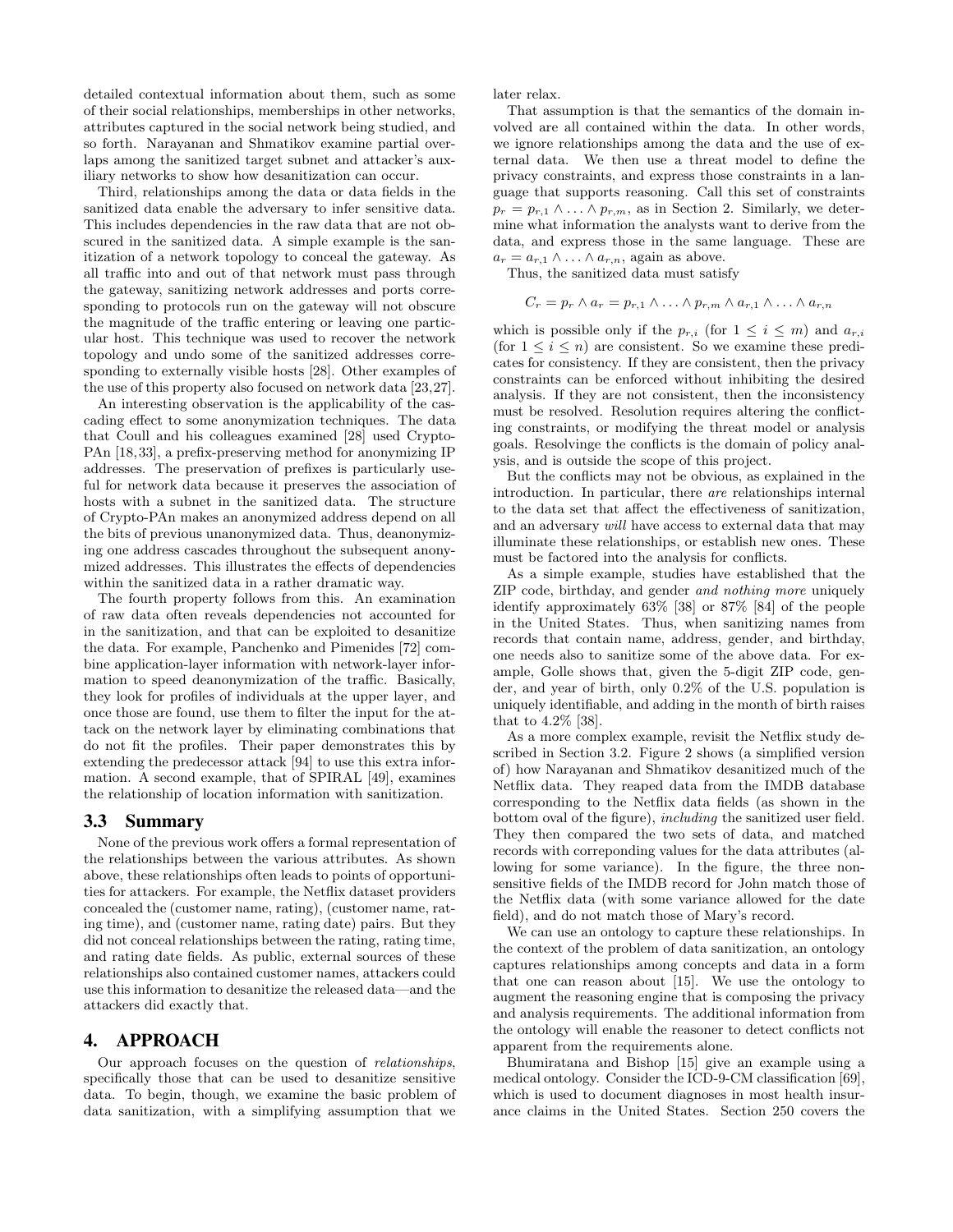

Figure 2: Relationships among the Netflix data fields. The data labeled "Sanitized" is released, breaking the association between the name and each of the title, rating, and date. Comparing this information to the IMDB data in the lower oval, the movie title "Titanic" and the rating "\*\*" is an exact match, and the rating date "3-1-08" is very close to the IMDB rating date "3-3-08". Thus, user 06946 is John.

class of all forms of diabetes including all complications (see Figure 3). One part of the privacy policy  $p_{r,i}$  says that if an individual is diagnosed with diabetes, her age must be generalized. One part of the analysis policy  $a_{r,j}$  says that if an individual has an illness that, if untreated, could lead to death, then age is not to be generalized. This is a conflict because as 250.0 diabetes without complication is classified as a non-terminal illness,  $a_{r,j}$  requires that age not be generalized, but  $p_{r,i}$  requires that it be generalized. Were no ontology used, the relationship between diabetes and a non-terminal illness would be unknown and this conflict not uncovered.

We now discuss the expression of requirements, and issues involving the expression of ontologies, in more detail.

#### 4.1 Threat Model and Requirements

A threat model and complementary privacy policy are crucial for determining the types of threats to guard against. A privacy policy is meant to describe aspects of the data which should not be revealed. The threat model goes hand-inhand with developing the privacy policy by informing what types of entities may attempt to reveal protected information and what resources are at their disposal. For example, an ISP may want to share network data but prevent rival organizations from identifying sensitive infrastructure details. Also, the ISP may want to prevent the attribution of network records to specific customers. Each concern might require different sanitizing processes. Additionally, the sanitizing process required for protecting customers may differ



Figure 3: From [15]. This diabetes ontology shows that not all diabetes would be classified as leading to death if untreated.

depending on the capabilities of the adversary attempting the attribution (e.g. a reporter versus a nation-state).

Privacy policies typically exist for each data set but with vastly varying levels of specificity and completeness. Using a well-defined threat model, the privacy policy can be made complete with respect to all threats described therein. The initial specificity of a privacy policy may espouse high-level principles, but eventually describe an exact description of methods which should be applied to each sensitive field.

A large concern with data sanitization is that a dataset should not be overly sanitized to the point of providing no useful information to the analysts. While ensuring privacy, this undermines the purpose of sharing the data. In order to satisfy both constraints of usefulness and privacy, an analysis policy is needed to describe what must be preserved, and to what degree, after sanitization. This analysis policy describes what data will be used, the level of precision required, and any invariants from the original data that must not be destroyed. Note, the analysis policy need not describe how the data is to be used or for what purpose.

The privacy policy and analysis policy are opposing, representing the needs of the data stakeholders and analysts, respectively. Both policies must eventually be described (or translated) to the detail of specific fields. It may be the case that there is no contention between the privacy and analysis policies, ensuring agreeable sanitization for both parties. However, contention prompts a compromise on the part of the stakeholders or analysts to enable amicable data sharing. Existing privacy and analysis policies allow adjustments until a technical agreement can be met. In fact, the resulting privacy policy conveys the risks assumed by the stakeholder in the sharing scheme. External controls, such as contracts or memoranda of understanding (MOUs), can be used to augment such compromises [48].

Our approach uses an ontology structure to describe the data available and known relationships pertaining to that data (internally and externally). This ontology structure lends itself to a detailed construction of the privacy and analysis policies. An algorithm can determine if conflicts exist between them. Encoding the known relationships among data fields is necessary to combat the inference problem, such as a combination of insensitive fields whose composi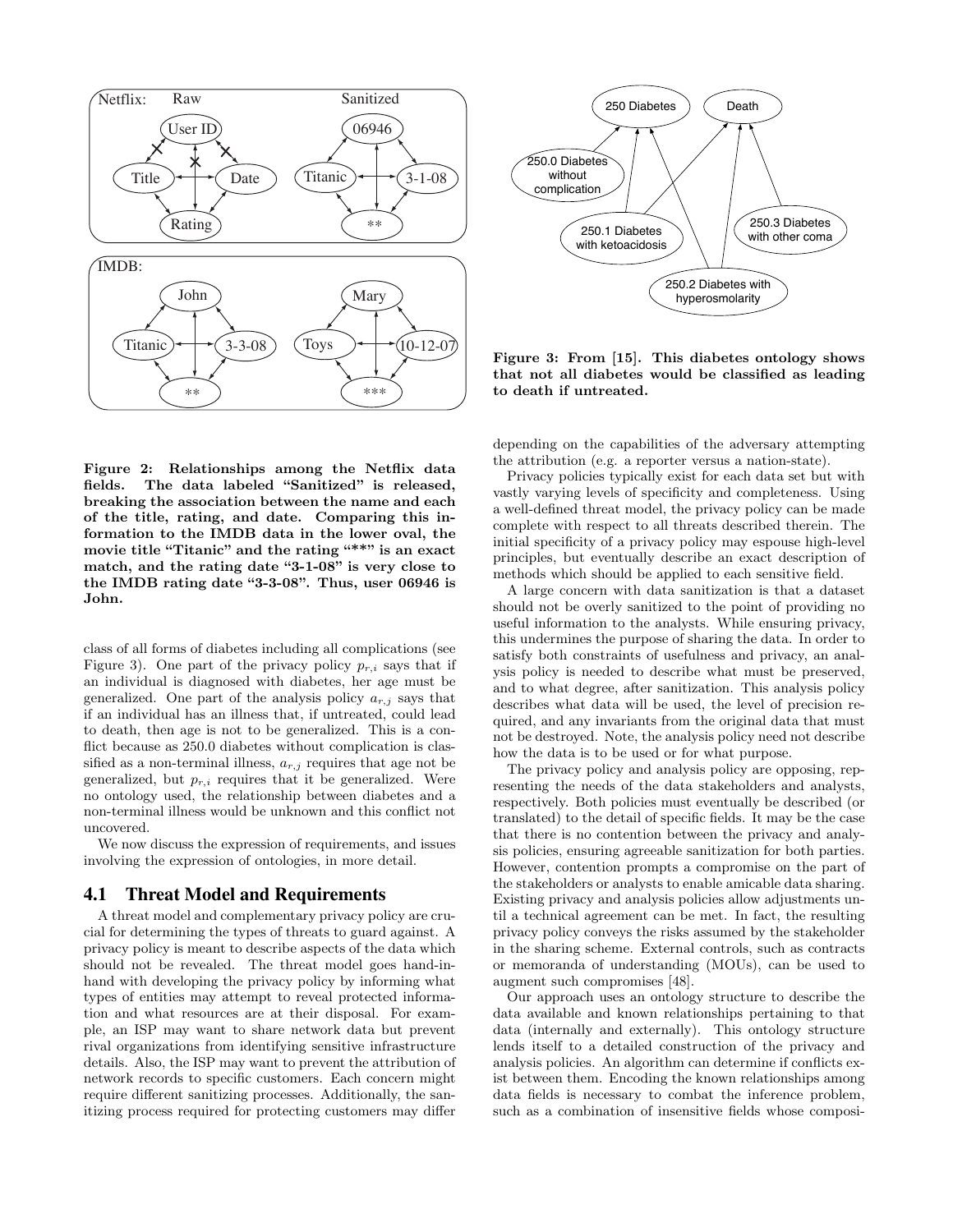tion is sensitive. It is important to fully map all known inferences to prevent exposure of sensitive data that was intended to be sanitized. The ontology structure is ideal for describing such broad relationships. With inferences and sensitive fields cataloged, ontology reasoners may generate further inferences, completing the ontology under the specified rules. Other approaches have not employed this method of finding all known inferences.

Previous work in sanitization often views a system as a closed world—ignoring outside knowledge that may be available to attackers [7, 11]. A process performed in such a way will fail in practice because outside information is not considered. Additionally, portions of the dataset, similar datasets, and datasets representing some of the same entities, if published or shared previously, may be used to attack a sanitized dataset [67,68]. Our approach explicitly considers this information, which can be readily encoded into the ontology.

#### 4.2 Ontologies

Research involving ontologies is ongoing, and often applied to biological research, the semantic web, and knowledge representation. Ontologies are essentially directed graphs with concepts as vertices and the relationships between them represented as edges. There are many ontology languages including OWL-Lite, OWL DL, OWL Full [30], OWL 2 [39, 63], RDF Schema [22], SADL [61], DAML+OIL [43], and CASL [9, 62]. These vary in the type of logical statements they support and intended uses. Languages also often have restricted sublanguages that provide better guarantees of computational complexity or completeness while giving up some amount of expressivity. Each language also supports the creation of axioms, or rules. Some language extensions specifically provide support for rules, such as SWRL [42] and DL-Safe [64]. SWRL is a proposed W3C standard and combines the rule logic of OWL DL axioms and RuleML [20] rules. SWRL on the whole is neither decidable nor sound. However, each tool supports a different subset of the proposed standard.

Within the areas of semantic web and general knowledge representation, OWL is the de facto standard. It followed several other ontology languages, including RDF Schema, OIL, and DAML+OIL. OWL was standardized by the W3C in 2004, and based on community feedback, was updated in 2009 to OWL 2 (which is backwards-compatible with OWL). Three sublanguages (OWL-Lite, OWL DL, and OWL Full) aim to enable OWL to provide tradeoffs between expressivity and computational completeness or decidability guarantees. OWL Full is not well supported in tools, and so is not used much. OWL-Lite, a syntactic subset of OWL, offers few advantages to OWL DL, the more common of the sublanguages. Similarly, OWL 2 offers profiles instead of sublanguages. Commonly used profiles are EL, which has polynomial time reasoning complexity; QL, which is designed to ease access to data stored in databases; and RL, which is a rule subset of OWL 2.

Unfortunately, only some of the many ontology languages available have supporting current, production-quality tools. Sometimes the tools do not support some language features and offer extensions to the language simultaneously. Other times a single out-of-date or unsupported tool is the only implementation of a language. As an example, only the Hets tool [57] supports the CASL language. Frame-based ontology languages are not appropriate for this modeling because they primarily focus on recognition of objects or classes rather than relationships, which are core to our work. Several ontology languages such as DOGMA [82], Gellish [88], and IDEF5 [1] are highly domain specific; others such as CycL [76] use tools with unavailable source code, or that are proprietary. SADL has little documentation. Some projects such as RIF [19], KIF [37], and Common Logic [31] are strictly formats rather than ontology languages. These problems limit the selection of an ontology language.

For popular ontology languages, there are many ways to programmatically interface with a developed ontology in various programming languages. There are few ontological reasoners, tools which generate further inferences and check for consistency, that efficiently process expressive ontologies and have documentation and good support. Pellet [81] and FaCT++ [87] are two leading free and open-source reasoners that seem good candidates. The Jena Semantic Web Framework [26] may be useful; however, as a framework it is not as extensible. Reasoners such as SHER [32], DLog [58], Racer-Pro [75], SweetRules [13], and Bossam [45] appear to be no longer maintained or updated. Some novel reasoners such as DLog 2 [58] may prove useful in the future as they mature.

Logic programming (LP) is an alternative approach to ontology creation; however it is not alone optimally suited to this task. LP languages, such as Prolog, provide a logical foundation based on very different assumptions than description logic (DL) languages (and ontology languages) [40]. Even so, some reasoners, such as the original DLog, work by converting a subset of DL to Prolog. Ontologies are naturally suited to describing data and its relationships, the focus of our project. Additionally, ontology languages are currently used with very large datasets in the biological and semantic web realms.

Ontology languages involve considering assumptions that are implicit when using logic programming, primarily the open-world assumption and the unique name assumption. Under the open-world assumption, if a statement cannot be proved to be true using current knowledge, the statement cannot be concluded to be false. For example, suppose it was stated that a person Robin is female. The answer to the question "Is Robin male?" would be unknown unless male and female were declared disjoint. This is related to monotonicity, where giving the ontology additional information that does not directly contradict previous information. Explicitly enumerating all values of a given class in OWL eliminates the open world assumption. LP languages, on the other hand, use the closed-world assumption. The openworld assumption may not be critical for this project as fields in data sets are primarily numeric values, enumerable, or open-ended, where open-ended data is typically suppressed. Second, the unique name assumption prescribes that two entities with different names must be different entities. Ontology languages do not make this assumption. The consequence is that two entities with different names might be the same until they are made explicitly distinct.

Our approach models datasets, relationships between fields, and external information, as an ontology. Within a domain, the ontology should require little modification as the same fields (and the same relationships) are likely to be common in datasets. Thus, after a general dataset is modeled, a reasoner and a set of rules may provide further inferences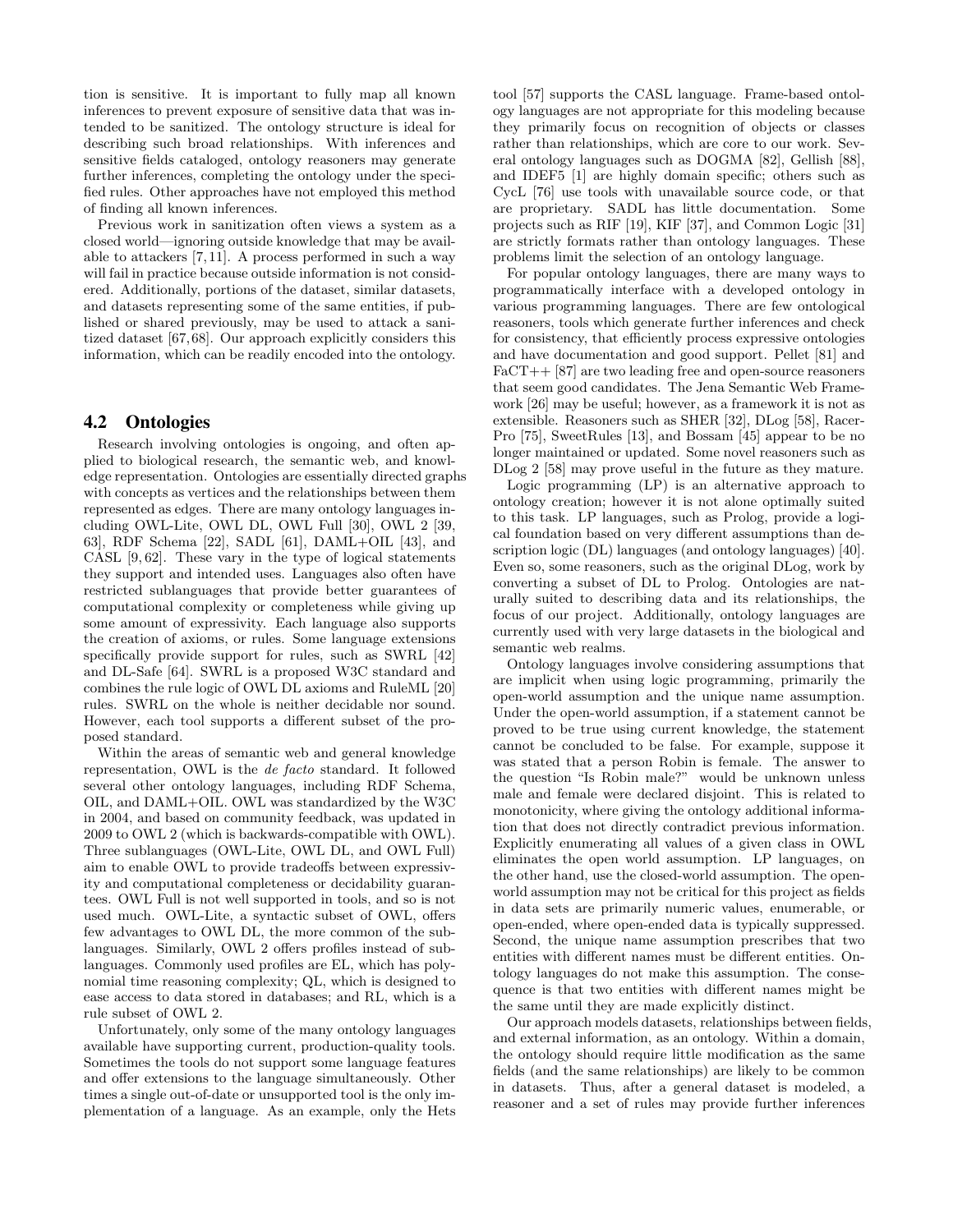to augment the ontology to include current understanding. Due to the monotonic nature of ontology languages, future additions to the ontology will not invalidate prior conclusions. Since programmatic interfaces with common ontology languages are plentiful, a parser could be generated from the ontology to sanitize the raw data. This approach enables domain experts to easily contribute to an ontology; thus, fewer additions to each new dataset within a domain will be needed. Furthermore, the ontological construct of the privacy and analysis policies allow parties to understand how data may be sanitized in the context of data fields' relationships to each other.

#### 4.3 Example

Our example is drawn from a hypothetical medical insurance company that wants to measure claims relative to service, age of the customer, and insurance status. The analysts are not to see the raw data, but work from sanitized data.

The privacy requirement is that dates be no more granular than a year. We show how to use two different constraint languages to express this. First, the Semantic Web Rule Language (SWRL), which is used with the Web Ontology Language (OWL), expresses the above constraint as follows:

R BY : P erson(?x) ∧ SuppressBirthDate(?x) ∧ SuppressBirthMonth(?x) ∧ P reserveBirthY ear(?x) → BirthY ear(?x)

OWL uses an open world assumption, so this says that only the birth year is to be preserved—really, that if the predicates on the left of the  $\rightarrow$  hold, then the predicate on the right holds.

Prolog uses a different model. As a logic programming language, the same constraints are expressed quite differently:

```
BirthYearOnly(X) :- Person(X), BirthYear(X, Year),
Year \ == 0, BirthDay(X,D), BirthMonth(X,M),
 Suppress(D), Suppress(M).
Suppress([]).
Suppress(0).
```
Here, the parts of the person's birth date (day, month, year) are extracted, and only the year is preserved; the others are suppressed.

Both Prolog and SWRL processing systems can detect conflicts. Unlike OWL, Prolog uses a closed-word assumption, so unasserted facts are deemed to be false. In the context of this project, ontologies are unlikely to be complete, so the closed world assumption will likely lead to very misleading results.

The analysis requires age, hours of service, the patient's insurance status, and total claims made (which may be modified by not more than 5%). We express this as two separate constraints. The first deals with the claims:

$$
R\_VC: Person(?x) \wedge hasClaim(?x, ?orig) \wedgehasApproxClaim(?x, ?approx) \wedgeswrlb : subtract(?d, ?orig, ?approx) \wedgeswrlb : abs(?a, ?d) \wedgeswrlb : less Than(?a, 0.05) \rightarrow ValidClaim(?x)
$$

This defines the value of the predicate ValidClaims. We now use this to state the analysis requirement:

R AR : P erson(?x) ∧ hasBilledT ime(?x, ?time) ∧ V alidClaim(?x) ∧ Insurance(?x) ∧ BirthY ear(?x) → sqwrl : select(?x)

This expression examines all records, and selects those for which the expression is true. Note the presence of the privacy requirement  $(BirthYear(?x))$ . An advantage of using OWL is that it is supported by reasoners. Tools also support the rules extensions for SWRL, which is a proposed W3C standard.

#### 4.4 Summary

From the above, and the analysis of the requirements of sanitization, the most appropriate manner of expression of the requirements is in a language reflecting an open world model. Some form of OWL, combined with SWRL, would be particularly desirable as these are widely used, and there are reasoning engines for both. Further, they are able to express many relationships that enable known desanitization algorithms to succeed, such as the Netflix example shown in Figure 2.

## 5. DISCUSSION

What language, or languages, are most appropriate for expressing privacy and analysis requirements? Will one language work equally well for all domains, or must each domain have its own language? One possibility is to use a common basic language, with extensions for domain-specific attributes when necessary. Further, privacy requirements are not static, and the analysis requirements are also dynamic. The obvious way to handle this is to redo the composition of privacy and analysis requirements whenever either changes. This works if the changes are infrequent (and part of future, domain-specific, research is to define "infrequent"). It does not solve the problem of the use of previously released data.

This last point bears further examination. Suppose one data set is properly sanitized and released. Then a second one is sanitized and released. Separately, they cannot be desanitized. But can the combination be desanitized? How, in fact, do we handle such temporally sequential releases? It is infeasible to remove data that has been released, as demonstrated by the incident with the AOL release described in Section 3.2.

Ontologies are key to this approach. Some domains have ontologies that may be useful. What makes ontologies useful must be characterized, as must a method to determine their completeness. This is crucial, because the more relationships an ontology captures, the more effective will be the sanitization. But how does one know if all such relationships are captured? Some may not be apparent, especially when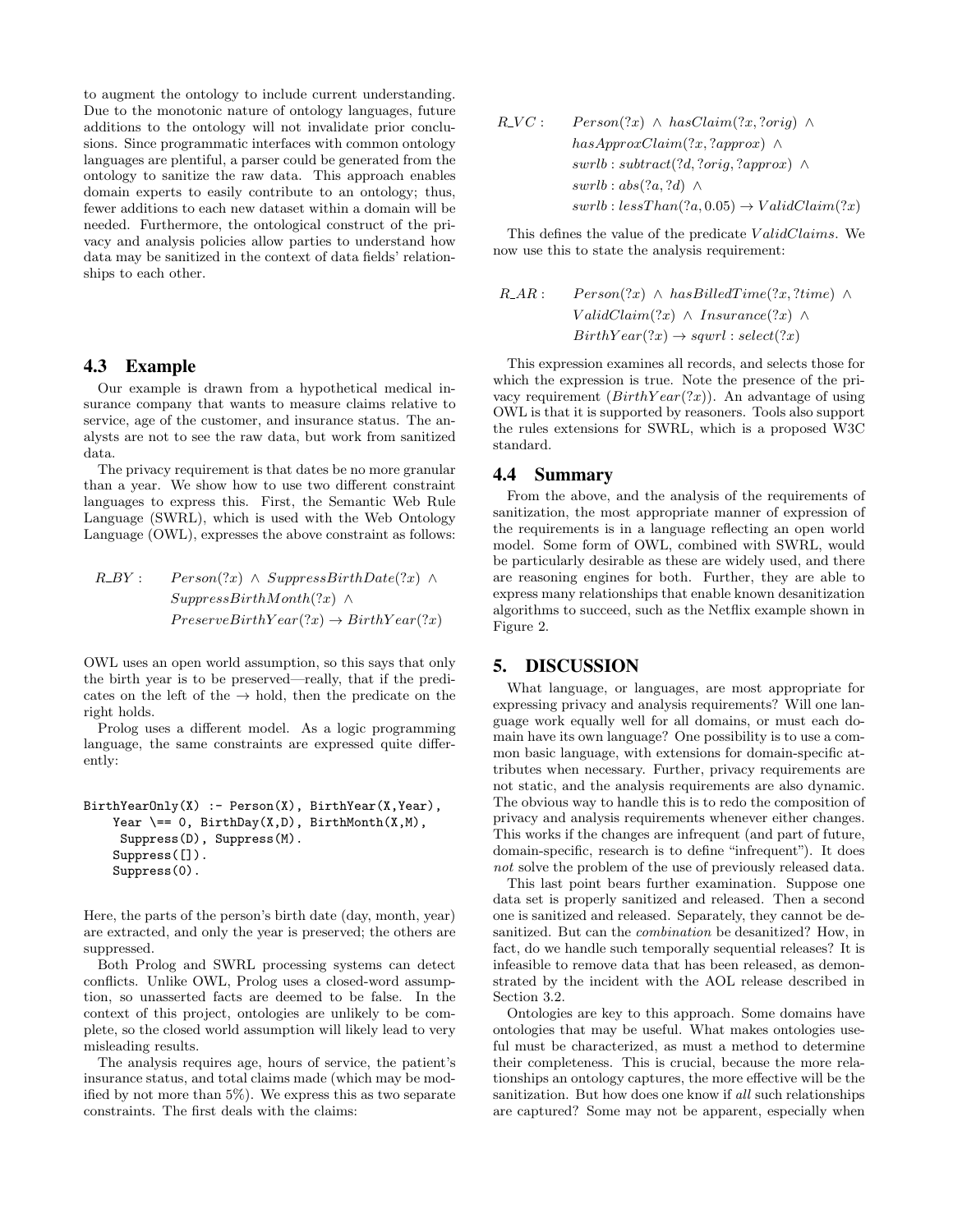external data provides the linkage. As an example, the relationship between the triple (ZIP code, gender, birthdate) and name is not at all obvious even though studies have now demonstrate it. Data mining approaches may prove very useful in determining such unsuspected relationships.

Another question is whether ontologies can be combined to identify relationships among data in different domains. For example, if we wish to combine medical data with smart grid data (because a resident has a severe medical condition requiring medical equipment be used at home), can we combine the ontologies of those subject domains to sanitize the data from the combined domains? This speaks to both the relationships that need to be captured and the languages of the domains. It again raises the question of whether the languages used to express requirements in the domains are the same—the issue here applies to the expression of relationships within and across the domains.

An additional point is that, as ontological relationships enabling desanitization are defined, one can collect them into a "toolbox" or "reference set" that can then be used by others, thereby allowing for better sanitization methods over time. In essence, the community learns from previous work.

Still another issue is the dynamic nature of most domains. Relationships within (and among) domains change over time, partly as the data gathered within the domain evolves and partly as new relationships are uncovered. How should this be handled? An interesting consequence is whether the ontology itself can be attacked. Suppose an adversary could add bogus relationships to the ontology. These relationships would either suppress or reveal data that would enable the adversary to desanitize the dataset. This is a generalization of the marker attack, in which an adversary injects data of a specific form or content that she can recognize in the sanitized data, thus aiding in the attack.

Perhaps the most constructive approach is to provide two sets of relationships. The first lists those relationships that are known to hold in the raw data, and must not hold if desanitization is to be prevented. The second is a set of relationships that, *if they held*, would enable desanitization. The sanitizer can deal with the first set as appropriate. The second enables the sanitizer to perform a simple risk analysis, centered on two questions: (1) What is the probability that the relationships in this set hold; (2) What is the probability that the adversary will be able to determine that the relationships hold, and use that to desanitize the data?

Handling external data is tricky, because the sanitizer has no control over the existence or propagation of that data. Consequently, the best approach is the one described in item 5, above: characterize the external data that enables desanitization, and allow the sanitizer to decide what the risk of an adversary finding that data is. This way, one need not search for information satisfying those relationships—a task that is doomed to miss something, given the amount of information available in this "information age."

We distinguish between *sharing* data and *publishing* data. An entity sharing data can constrain its use, and hence knows or can determine the analysis needs of the other parties. An entity publishing data loses all control over that data, and hence does not know the analysis needs of the other parties. This raises an intriguing question. One can sanitize all information except that needed to perform the analysis, or sanitize only that information needed to preserve privacy. If one is publishing data, clearly the first choice is impossible (as the sanitizer does not know the analysis requirements). But either approach is possible when sharing data, and in fact the Principle of Least Privilege [79] would require the former

A key part of any research is validation. Here, our contention is that the approach described in this report enables one to sanitize data in such a way that it cannot be desanitized by exploiting relationships that are captured in the ontology. Validating this approach requires two tests. The first is to show that this method encompasses existing sanitization methods. The second is to show that existing desanitization methods will be defeated. The large body of work on methods to sanitize and desanitize data provides the basis for this validation.

One interesting question is: how effective is the desanitization? Effectiveness is difficult to measure. Information theoretic measures sound appealing, and indeed may work in some cases. But the problem is the assumptions that underlie those measures. So, measuring those assumptions seems to be another appropriate type of metric. As the assumptions are about relationships, one metric might be the number of relationships that must hold in order to undo the sanitization. A second corresponds to the notion of "work factor" in penetration studies: how hard is it to show that a particular set of relationships either hold or do not hold? These ideas, and others, need to be explored in greater depth.

The human factors aspect of sanitization is critical: how to convince people whose data is being shared that in fact the sanitization is, and will remain, effective? In some sense, this is a form of assurance from the point of view of the people whose records are being sanitized. This aspect has not been explored.

Our work also suggests a different approach to the notion of privacy. Definitions of privacy usually center on some notion of the ability to control who has access to what information about yourself. As noted above, this may be too limiting. Anthea may not be a member of the Nasty Political Party, but she may strongly object to an inference that she is a member. Is it a violation of privacy for someone to be able to conclude, with more certainty than a mere guess, that she is?

Another way to view privacy is the ability to define a threshold of information that may be released safely. For example, Anthea may state that the threshold for determining her correct political party affiliation is  $\frac{1}{n}$  (where *n* is the number of political parties), which means that an adversary may not do better than guessing randomly which party she is a member of. This leads to a definition of absolute privacy: the adversary's chance of correctly inferring unsanitized data from the sanitized data is no better than guessing. (This is similar to the definition of a perfect cipher: knowing the ciphertext does not add any information about the plaintext.)

Now generalize this notion using the distance metric defined in section 2. Define the relation  $Privacy_{\alpha,\epsilon}$  as providing the following degree of privacy:  $Pr[\Delta(f(d), s(d)) < \alpha]$  $\epsilon$ ; in other words, the probability is sufficiently small  $(\epsilon)$  that an adversary cannot determine the data d that one wishes to protect to within a threshold  $\alpha$ . This allows Anthea to define different levels of privacy for different data about her. How to integrate these notions with data sanitization rigorously, and indeed how to extend them to other arenas, is a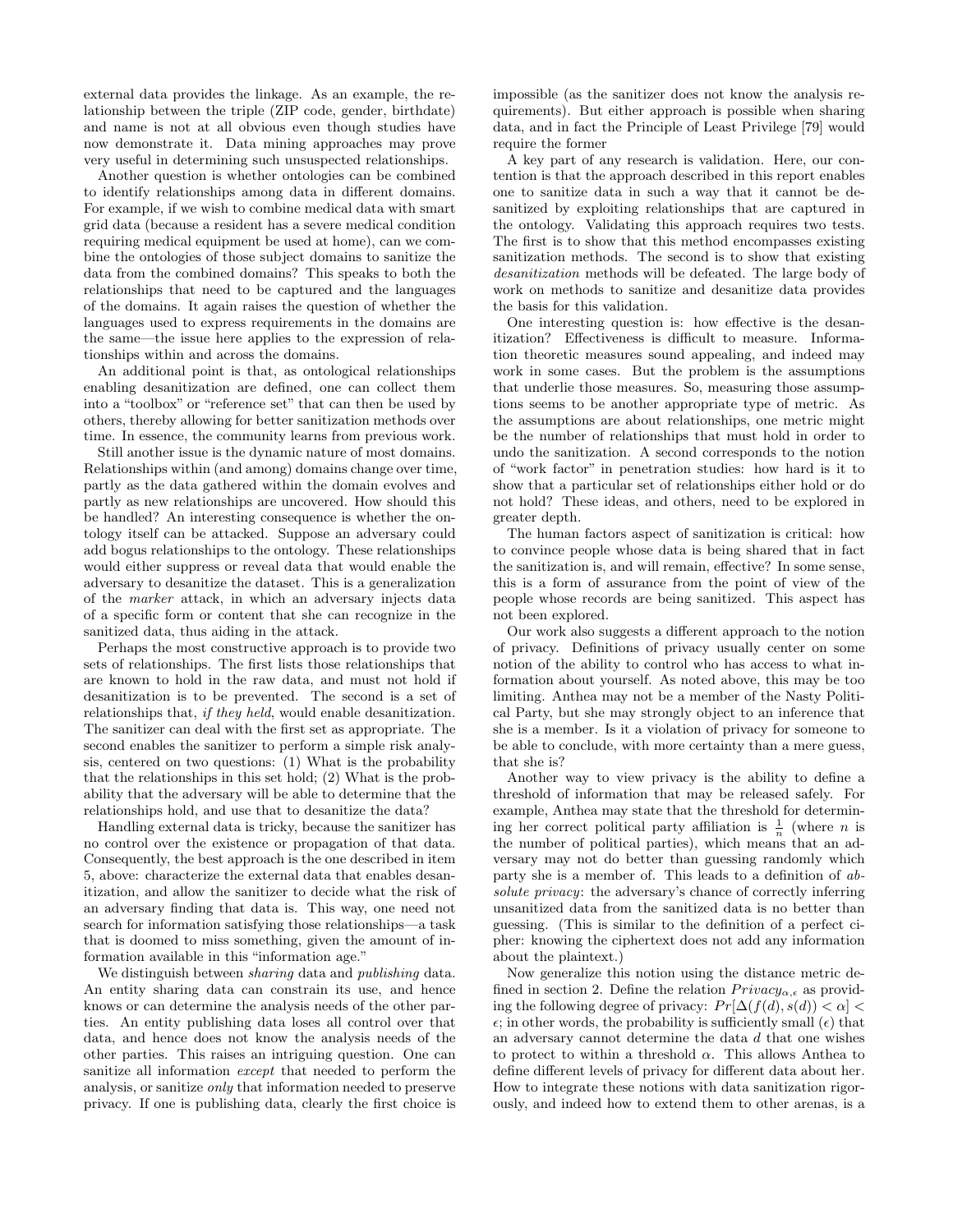potentially far-reaching challenge.

#### 6. CONCLUSION

The contribution of this work is twofold. First, we present a methodology of sanitization that embraces an open-world philosophy, in which the relationships to be used by the attacker may be unknown to the sanitizer. Thus, we assume the adversary can draw on information beyond that in the data set. Second, we do not assert that effective sanitization methods always exist. Instead, by capturing those relationships that cause the sanitization to be reversed, we provide information that the sanitizer can use to assess risk. That is, the question of what the likelihood is, in the estimate of the sanitizer (and other interested parties) that an adversary may be able to desanitize the data is reduced to the question of the likelihood of the adversary establishing that specified relationships exist between attributes of the data. The relationships may not exist. They may, but be undiscoverable by an adversary. Or, they may be easily discovered. The sanitizer can use this to determine what data to sanitize. Therein lies the crux of this work.

It is important to determine what data to sanitize before deciding how to sanitize that data. The goal of sanitization is to prevent an adversary from making unwanted inferences from the sanitized data, such as the ability to extract the original, raw data corresponding to the sanitized data. As shown above, desanitization techniques exploit relationships among data—either within the sanitized data set, or between the sanitized data set and external information. Our research makes these relationships explicit, and integrates them into the decision about what to sanitize. Further, our research provides a mechanism to detect the effects of sanitization on the desired analyses, and in particular to identify conflicts that must be resolved.

One aspect of our work bears emphasizing. We consider "privacy requirements" to include those inferences that the people involved do not want an adversary to be able to draw. It does not matter whether those inferences are correct. What matters is that they could be drawn. How to integrate this generality into our model is a challenging topic, and indeed lies at the heart of much interesting work.

### 7. ACKNOWLEDGEMENTS

We thank Scott Campbell (Lawrence Berkeley National Laboratory), Thomas Edgar, Glenn Fink, J. D. Fluckiger, and Frank Greitzer (Pacific Northwest National Laboratory), and Mary Pat Curry and Davera Gabriel (University of California , Davis Medical Center) for their help.

This material is based in part upon work supported by the U.S. Department of Homeland Security under Grant Award Number 2006-CS-001-000001, under the auspices of the Institute for Information Infrastructure Protection (I3P) research program. The I3P is managed by Dartmouth College. The views and conclusions contained in this document are those of the authors and should not be interpreted as necessarily representing the official policies, either expressed or implied, of the U.S. Department of Homeland Security, the I3P, or Dartmouth College.

This work was also supported in part by the Director, Office of Science, Office of Advanced Scientific Computing Research, of the U.S. Department of Energy under Contract No. DE-AC02-05CH11231. The views and conclusions contained in this document are those of the authors and should not be interpreted as necessarily representing the official policies, either expressed or implied, of the U.S. Department of Energy.

Matt Bishop was supported in part by grant CCF-0905503 from the National Science Foundation to the University of California , Davis. Sean Peisert was supported in part by the National Science Foundation under Grant Number CNS-0831002. Any opinions, findings, and conclusions or recommendations expressed in this material are those of the authors and do not necessarily reflect the views of the National Science Foundation.

## 8. ADDITIONAL AUTHORS

Additional authors: Deborah Frincke (Pacific Northwest National Laboratory, Richland, WA 99352 USA, email: deborah.frincke@pnl.gov) and Michael Hogarth (Dept. of Pathology and Laboratory Medicine, University of California Davis Health System, Sacramento, CA 95820 USA, email: mahogarth@ucdavis.edu).

# **9. REFERENCES** [1] IDEF5 method repor

- [1] IDEF5 method report. Technical report, Knowledge Based Systems, Inc., College Station, TX 77840, 1994.
- [2] Presidential decision directive/NSC-63: Critical infrastructure protection, May 1998.
- [3] Final NIH statement on sharing research data, Feb. 2003.
- [4] Homeland security presidential directive 7: Critical infrastructure identification, prioritization, and protection, Dec. 2003.
- [5] Protecting personal health information in research: Understanding the HIPAA privacy rule. Publication 03-5388, National Institutes of Health, Bethesda, MD, 2003.
- [6] DHS information sharing and access agreements. Publication 2009-01, Department of Homeland Security, May 2009.
- [7] A. Acquisti and R. Gross. Predicting social security numbers from public data. Proceedings of the National Academy of Sciences, 106(27):10975–10980, July 2009.
- [8] D. Agrawal and C. C. Aggarwal. On the design and quantification of privacy preserving data mining algorithms. In Proceedings of the 20th ACM SIGMOD-SIGAC-SIGART Symposium on Principlkes of Database Systems, pages 247–255, 2001.
- [9] E. Astesiano, M. Bidoit, H. Kirchner, B. Krieg-Brückner, P. Mosses, D. Sannella, and A. Tarlecki. CASL: the common algebraic specification language. Theoretical Computer Science, 286(2):153–196, 2002.
- [10] M. Atzori, F. Bonchi, F. Giannotti, and D. Pedreschi. Blocking anonymity threats raised by frequent itemset mining. In Proceedings of the Fifth IEEE International Conference on Data Mining, Nov. 2005.
- [11] M. Barbaro and T. Zeller. A face is exposed for AOL searcher no. 4417749. New York Times, Aug. 9, 2006.
- [12] R. J. Bayardo and R. Agrawal. Data privacy through optimal k-anonymization. In Proceedings of the 21st International Conference on Data Engineering (ICDE'05), pages 217–228, Washington, DC, USA, 2005. IEEE Computer Society.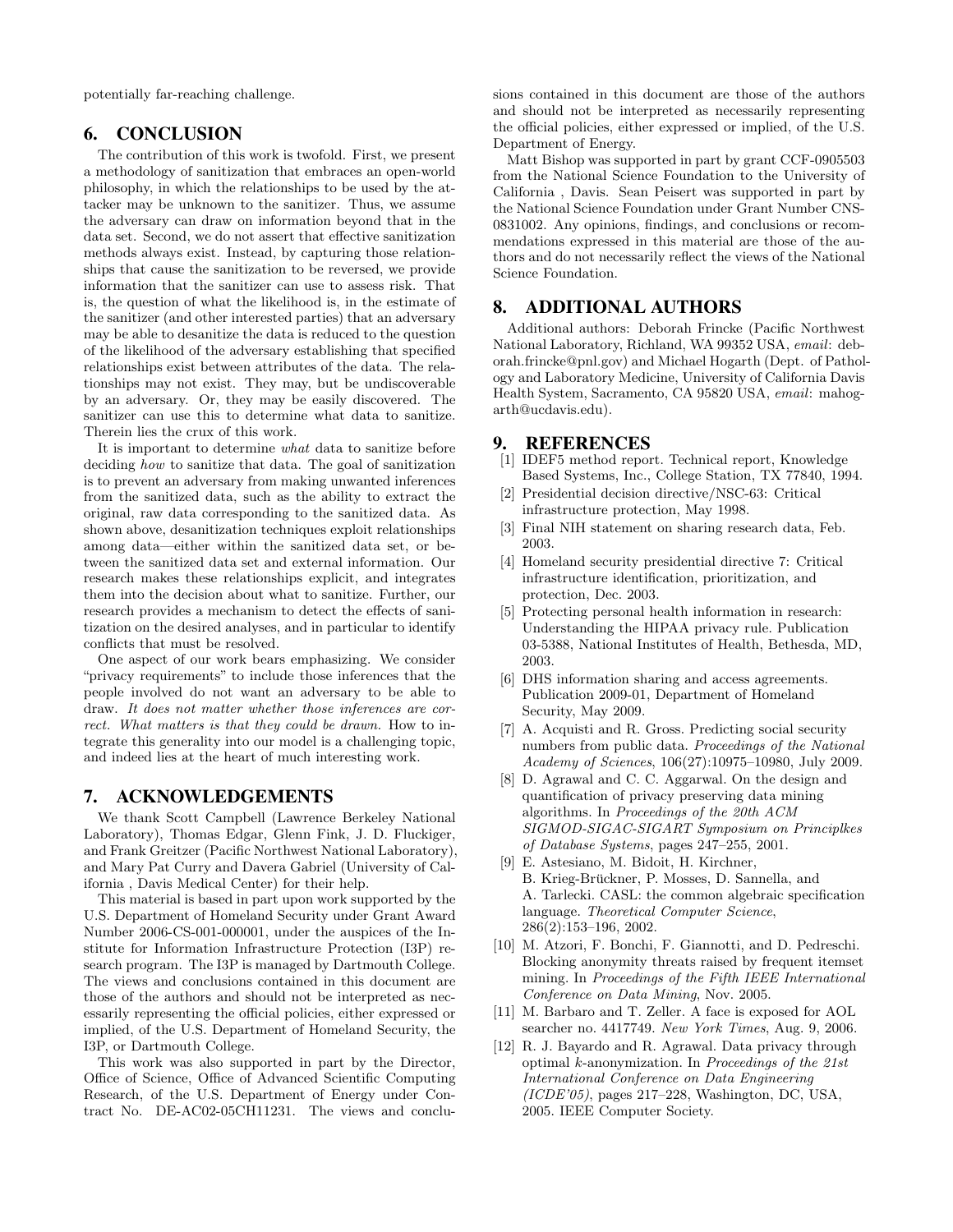- [13] S. Bhansali and B. N. Grosof. Extending the SweetDeal approach for e-procurement using SweetRules and RuleML. In Proceedings of the 2005 Conference on Rules and Rule Markup Languages for the Semantic Web, pages 113–129, 2005.
- [14] B. Bhumiratana. Privacy Aware Micro Data Sanitization. PhD thesis, Dept. of Computer Science, University of California at Davis, Davis, CA 95616-8562, 2009.
- [15] B. Bhumiratana and M. Bishop. Privacy aware data sharing: Balancing the usability and privacy of datasets. In Proceedings of the 2nd International Conference on Pervsive Technologies Related to Assistive Environments (PETRA 2009), pages 1–8, New York, NY, USA, June 2009. ACM.
- [16] M. Bishop, B. Bhumiratana, R. Crawford, and K. Levitt. How to sanitize data? In Proceedings of the Thirteenth IEEE International Workshops on Enabling Technologies: Infrastructure for Collaborative Enterprises (WETICE 2004), pages 217–222, Los Alamitos, CA, USA, June 2004. IEEE.
- [17] M. Bishop, R. Crawford, B. Bhumiratana, L. Clark, and K. Levitt. Some problems in sanitizing network data. In Proceedings of the Fifteenth IEEE International Workshops on Enabling Technologies: Infrastructure for Collaborative Enterprises (WETICE 2004), pages 307–312, June 2006.
- [18] A. Blake and R. Nelson. Scalable architecture for prefix preserving anonymization of IP addresses. In Proceedings of the 8th international Workshop on Embedded Computer Systems: Architectures, Modeling, and Simulation, July 2008.
- [19] H. Boley, M. Kifer, P.-L. Patranjan, and A. Polleres. Rule interchange on the web. In Proceedings of the Third International Summer School on the Reasoning Web, pages 269–309, Sep. 2007.
- [20] H. Boley, S. Tabet, and G. Wagner. Design rationale of RuleML: A markup language for semantic web rules. In Proceedings of the Semantic Web Working Symposium, 2001.
- [21] R. Boyle. The unsuccessful experiment. In Certain Physiological Essays. Henry Herringman, 1661.
- [22] D. Brickley and R. Guha. Resource description framework (RDF) schema specification 1.0. Technical report, W3C, Oct. 2000.
- [23] M. Burkhart, D. Brauckhoff, and M. May. On the utility of anonymized flow traces for anomaly detection. In Proceedings of the 19th ITC Specialist Seminar on Network Usage and Traffic, Oct. 2008.
- [24] M. Burkhart, D. Schatzmann, B. Trammell, E. Boschi, and B. Plattner. The role of network trace anonymization under attack. ACM SIGCOMM Computer Communication Review, 40(1):5–11, January 2010.
- [25] J. Cao, B. Carminati, E. Ferrari, and K. L. Tan. CASTLE: A delay-constrained scheme for  $k_s$ -anonymizing data streams. In Proceedings of the IEEE 24th International Conference on Data Engineering ICDE 2008, pages 1376–1378, 2008.
- [26] J. J. Carroll, I. Dickinson, C. Dollin, D. Reynolds, A. Seaborne, and K. Wilkinson. Jena: Implementing the semantic web recommendations. In Proceedings of

the 13th International World Wide Web Conference, pages 74–83, 2004.

- [27] S. E. Coull, C. V. Wright, A. D. Keromytis, F. Monrose, and M. K. Reiter. Taming the devil: Techniques for evaluating anonymized network data. In Proceedings of the 15th Network and Distributed System Security Symposium, 2008.
- [28] S. E. Coull, C. V. Wright, F. Monrose, M. P. Collins, and M. K. Reiter. Playing devil's advocate: Inferring sensitive information from anonymized network traces. In Proceedings of the 14th Network and Distributed System Security Symposium, Feb. 2007.
- [29] R. Crawford, M. Bishop, B. Bhumiratana, L. Clark, and K. Levitt. Sanitization models and their limitations. In Proceedings of the 2006 Workshop on New Security Paradigms (NSPW 2006), pages 41–56, New York, NY, USA, Sep. 2006. ACM.
- [30] M. Dean, G. Schreiber, S. Bechhofer, F. Van Harmelen, J. Hendler, I. Horrocks, D. McGuinness, P. Patel-Schneider, and L. Stein. OWL web ontology language reference. Technical report, W3C, Feb. 2004.
- [31] H. Delugach. Common logic (CL): A framework for a family of logic-based languages. Standard ISO/IEC 24707:2007, International Organization for Standardization, 2007.
- [32] J. Dolby, A. Fokoue, A. Kalyanpur, E. Schonberg, and K. Srinivas. Scalable highly expressive reasoner (SHER). Web Semantics, 7(4):357–361, Dec. 2009.
- [33] J. Fan, J. Xu, M. Ammar, and S. Moon. Prefix-preserving IP address anonymization: Measurement-based security evaluation and a new cryptography-based scheme. Computer Networks, 46(2):253–272, 2004.
- [34] S. R. Ganta and R. Acharya. Adaptive data anonymization against information fusion based privacy attacks on enterprise data. In Proceedings of the 2008 ACM Symposium on Applied Computing, pages 1075–1076, New York, NY, USA, 2008. ACM.
- [35] S. R. Ganta and R. Acharya. On breaching enterprise data privacy through adversarial information fusion. In Proceedings of the 2008 IEEE 24th International Conference on Data Engineering Workshop, pages 246–249, Washington, DC, USA, 2008. IEEE Computer Society.
- [36] J. Gardner and L. Xiong. An integrated framework for de-identifying unstrutured medical data. Data and Knowledge Engineering, 68(12):1441–1451, Dec. 2009.
- [37] M. R. Genesereth and R. E. Fikes. Knowledge interchange format version 3.0 reference manual. Technical reportlogic-92-1, Computer Science Department, Stanford University, Stanford, CA, 1992.
- [38] P. Golle. Revisiting the uniqueness of simple demographics in the us population. In Proceedings of the Fifth ACM Workshop on Privacy in Electronic Society, pages 77–80, New York, NY, USA, 2006. ACM.
- [39] B. C. Grau, I. Horrocks, B. Motik, B. Parsia, P. Patel-Schneider, and U. Sattler. OWL 2: The next step for OWL. Web Semantics: Science, Services and Agents on the World Wide Web, 6(4):309–322, 2008.
- [40] B. N. Grosof, I. Horrocks, R. Volz, and S. Decker.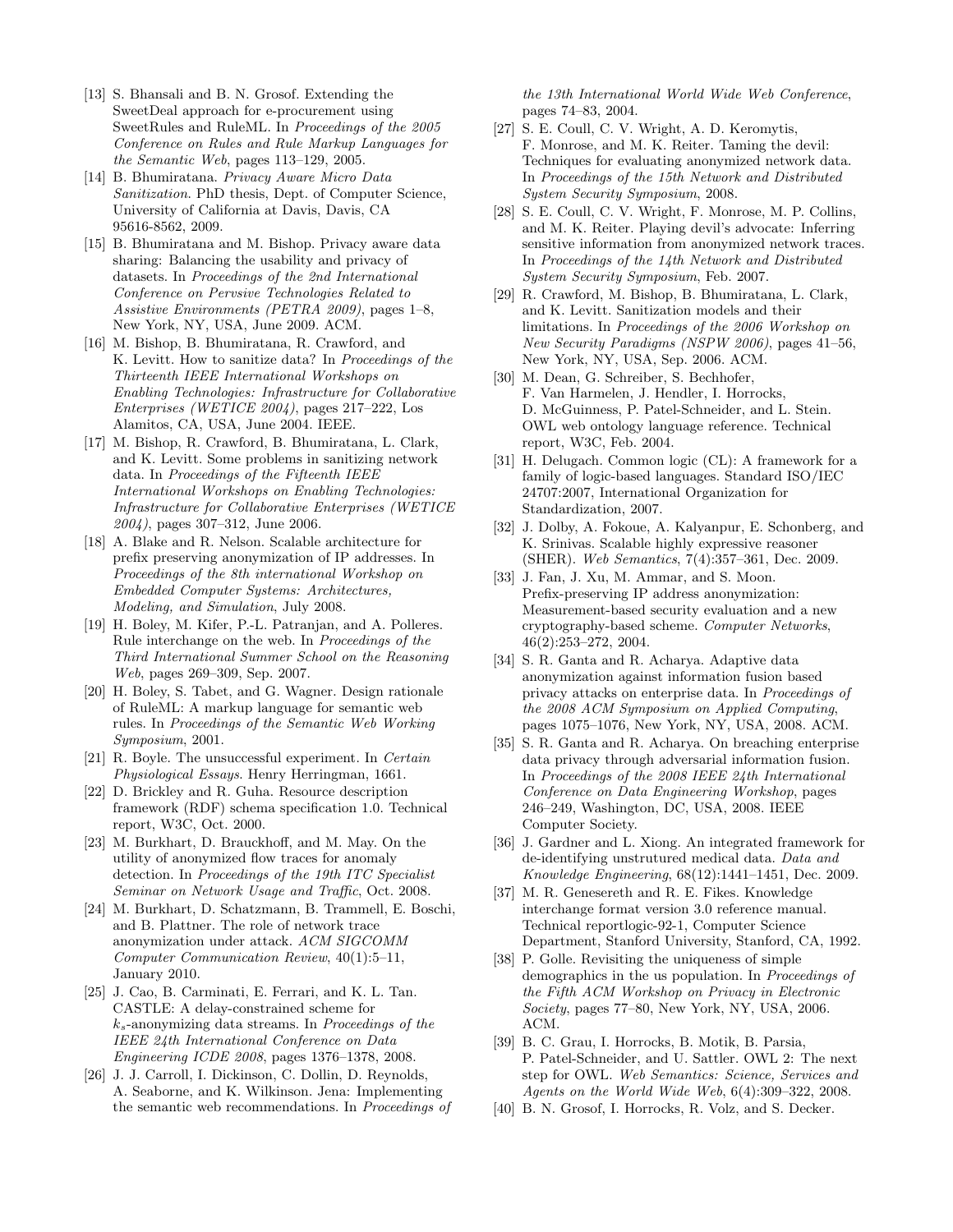Description logic programs: Combining logic programs with description logic. In Proceedings of the 12th International Conference on the World Wide Web, pages 48–57. ACM, 2003.

- [41] X. He, J. Vaidya, B. Shafiq, N. Adam, and V. Atluri. Preserving privacy in social networks: A structure-aware approach. In Proceedings of the IEEE/WIC/ACM International Joint Conferences on Web Intelligence and Intelligent Agent Technologies WI-IAT '09, volume 1, pages 647–654, Oct. 2009.
- [42] I. Horrock, P. F. Patel-Schneider, H. Boley, S. Tabet, B. Grosof, and M. Dean. SWRL: A semantic web rule language combining OWL and RuleML. Technical report, W3C, May 2004.
- [43] I. Horrocks. DAML+OIL: a description logic for the semantic web. Bulletin of the Technical Committee on, 51:4, 2002.
- [44] M. Z. Islam and L. Brankovic. A framework for privacy preserving classification in data mining. In Proceedings of the Second Workshop on Australasian Information Security, Data Mining and Web Intelligence, and Software Internationalisation, pages 163–168, 2004.
- [45] M. Jang and J.-C. Sohn. Bossam: An extended rule engine for OWL inferencing. In Proceedings of the 2004 Conference on Rules and Rule Markup Languages for the Semantic Web, pages 128–138, 2004.
- [46] J. Jin and X. Wang. On the effectiveness of low latency anonymous network in the presence of timing attack. In Proceedings of the 2009 IEEE/IFIP International Conference on Dependable Systems & Networks, pages 429–438, 2009.
- [47] P. Kalnis, G. Ghinita, K. Mouratidis, and D. Papadias. Preventing location-based identity inference in anonymous spatial queries. IEEE Transactions on Knowledge and Data Engineering, 19(12):1719–1733, 2007.
- [48] E. E. Kenneally and K. Claffy. Dialing privacy and utility: a proposed data-sharing framework to advance internet research. IEEE Security and Privacy, 8(2), Mar. 2010.
- [49] A. Khoshgozaran, H. Shirani-Mehr, and C. Shahabi. SPIRAL: A scalable private information retrieval approach to location privacy. In Proc. Ninth International Conference on Mobile Data Management Workshops MDMW 2008, pages 55–62, 2008.
- [50] J. J. Kim and W. E. Winkler. Masking microdata files. Technical report, Bureau of the Census, 1997.
- [51] J. J. Kim and W. E. Winkler. Multiplicative noise for masking continuous data. In Proceedings of the Annual Meeting of the American Statistical Association, 2001.
- [52] D. Koukis, S. Antonatos, D. Antoniades, E. P. Markatos, and P. Trimintzios. A generic anonymization framework for network traffic. In Proceedings of the 2006 IEEE International Conference on Communications, volume 5, pages 2302–2309, June 2006.
- [53] T. S. Kuhn. The Structure of Scientific Revolutions. University of Chicago Press, 1962.
- [54] N. Li, T. Li, and S. Venkatasubramanian. t-closeness: Privacy beyond k-anonymity and l-diversity. In Proceedings of the IEEE 23rd International Conference

on Data Engineering, pages 106–115, June 2007.

- [55] T. Li and N. Li. Injector: Mining background knowledge for data anonymization. In Proceedings of the IEEE 2008 International Conference on Data Engineering, pages 446–455. IEEE Computer Society, Apr. 2008.
- [56] K. Liu and E. Terzi. Towards identity anonymization on graphs. In Proceedings of the 2008 ACM SIGMOD International Conference on Management of Data, pages 93–106, New York, NY, USA, 2008. ACM.
- [57] D. Lücke and T. Mossakowski. Heterogeneous model finding with hets. In Preliminary Proceedings of the 19th International Workshop on Algebraix Development Techniques, pages 58–61, June 2008.
- [58] G. LukAcsy and P. Szeredi. Efficient description logic reasoning in Prolog: The DLog system. Theory and Practice of Logic Programming, 9(3):343–414, 2009.
- [59] F. G. M. Atzori, F. Bonchi and D. Pedreschi. k-anonymous patterns. In Proceedings of the Ninth European Conference on Principles and Practice of Knowledge Discovery in Databases (PKDD'05), volume 3721 of Lecture Notes in Computer Science, Springer, Porto, Portugal, October 2005.
- [60] A. Machanavajjhala, D. Kifer, J. Gehrke, and M. Venkitasubramaniam. l-diversity: Privacy beyond k-anonymity. In Proceedings of the 22nd International Conference on Data Engineering, Apr. 2006.
- [61] M. Moriconi and R. A. Riemenschneider. Introduction to SADL 1.0: A language for specifying software architecture hierarchies. Technical Report SRI-CSL-97-01, SRI International, Mar. 1997.
- [62] P. D. Moses. CASL Reference Manual, volume 2960 of Lecture Notes in Computer Science. Springer, 2004.
- [63] B. Motik, P. Patel-Schneider, B. Parsia, C. Bock, A. Fokoue, P. Haase, R. Hoekstra, I. Horrocks, A. Ruttenberg, U. Sattler, et al. OWL 2 web ontology language structural specification and functional-style syntax. Technical report, W3C, Oct. 2009.
- [64] B. Motik, U. Sattler, and R. Studer. Query answering for OWL-DL with rules. Web Semantics: Science, Services and Agents on the World Wide Web, 3(1):41–60, 2005. Rules Systems.
- [65] K. Muralidhar, R. Parsa, and R. Sarathy. A general additive data perturbation method for database security. Management Science, 45(10):1399-1415, Oct. 1999.
- [66] K. Muralidhar, R. Parsa, and R. Sarathy. Security of random data perturbation methods. ACM Transactions on Database Systems, 24(4):487–493, Dec. 1999.
- [67] A. Narayanan and V. Shmatikov. Robust de-anonymization of large sparse datasets. In Proceedings of the 2008 IEEE Symposium on Security and Privacy, pages  $111-125$ , May 2008.
- [68] A. Narayanan and V. Shmatikov. De-anonymizing social networks. Proceedings of the 2009 IEEE Symposium on Security and Privacy, pages 173–187, 2009.
- [69] National Center for Health Statistics and the Centers for Medicare and Medicaid Services, Hyattsville, MD 20782. International Classification of Diseases, Ninth Revision, Clinical Modification, Oct. 2009.